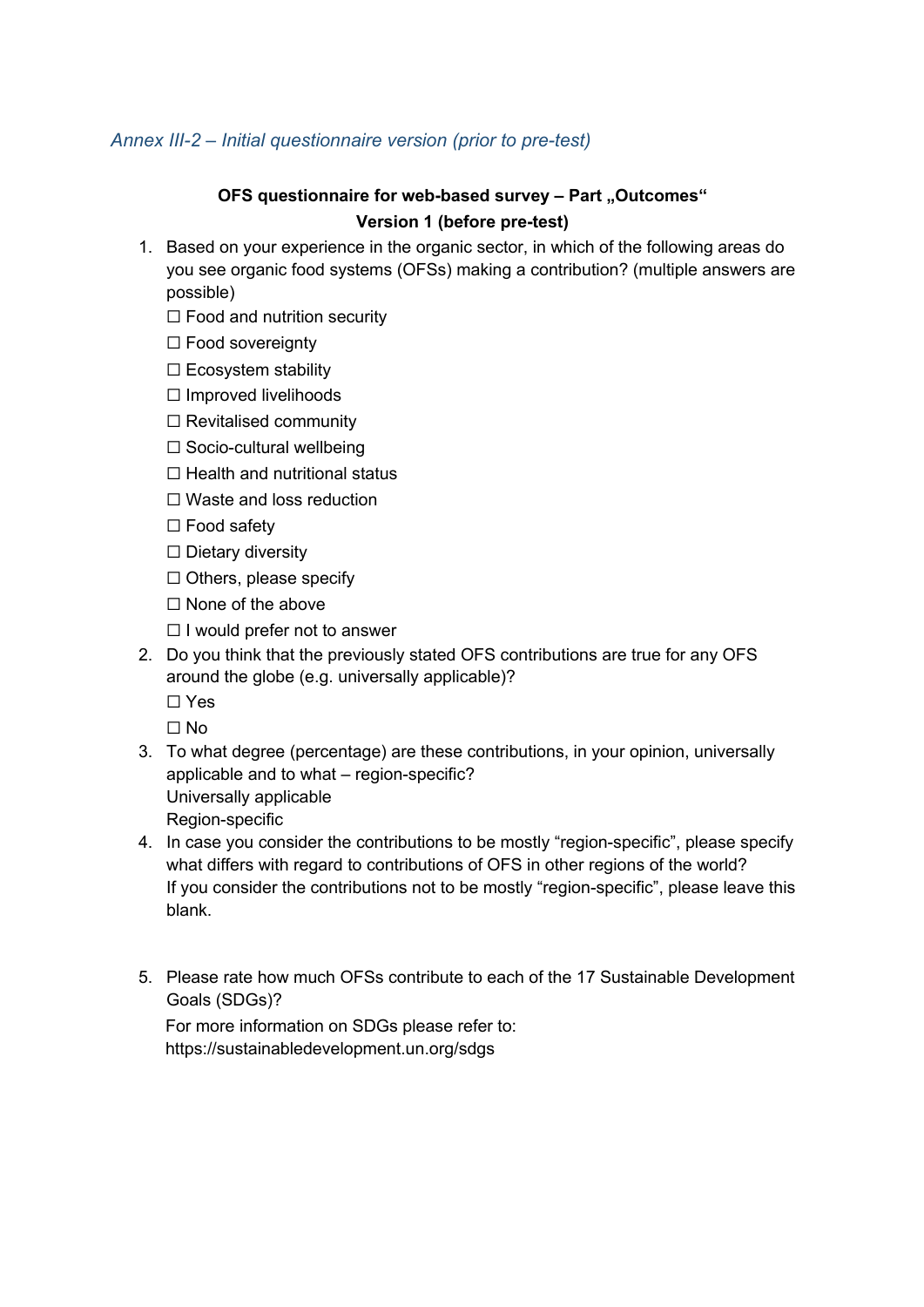|                                                   | Not at all | A little | Somewhat | A lot | Totally | I would prefer<br>not to answer<br>this question |
|---------------------------------------------------|------------|----------|----------|-------|---------|--------------------------------------------------|
| SDG 1: No poverty                                 |            |          |          |       |         |                                                  |
| SDG 2: Zero hunger                                |            |          |          |       |         |                                                  |
| SDG 3: Good health and well-<br>being             |            |          |          |       |         |                                                  |
| SDG 4: Quality education                          |            |          |          |       |         |                                                  |
| SDG 5: Gender equality                            |            |          |          |       |         |                                                  |
| SDG 6: Clean water and<br>sanitation              |            |          |          |       |         |                                                  |
| SDG 7: Affordable and clean<br>energy             |            |          |          |       |         |                                                  |
| SDG 8: Decent work and<br>economic growth         |            |          |          |       |         |                                                  |
| SDG 9: Industry, innovation and<br>infrastructure |            |          |          |       |         |                                                  |
| SDG 10: Reduced inequalities                      |            |          |          |       |         |                                                  |
| SDG 11: Sustainable cities and<br>communities     |            |          |          |       |         |                                                  |
| SDG 12: Responsible<br>consumption and production |            |          |          |       |         |                                                  |
| SDG 13: Climate action                            |            |          |          |       |         |                                                  |
| SDG 14: Life below water                          |            |          |          |       |         |                                                  |
| SDG 15: Life on land                              |            |          |          |       |         |                                                  |
| SDG 16: Peace, justice and<br>strong institutions |            |          |          |       |         |                                                  |
| SDG 17: Partnerships for the<br>goals             |            |          |          |       |         |                                                  |

- 6. For the SDGs of importance, please give a concrete example/explanation of OFS contribution
	- SDG 1: No poverty
	- SDG 2: Zero hunger
	- SDG 3: Good health and well-being
	- SDG 4: Quality education
	- SDG 5: Gender equality
	- SDG 6: Clean water and sanitation
	- SDG 7: Affordable and clean energy